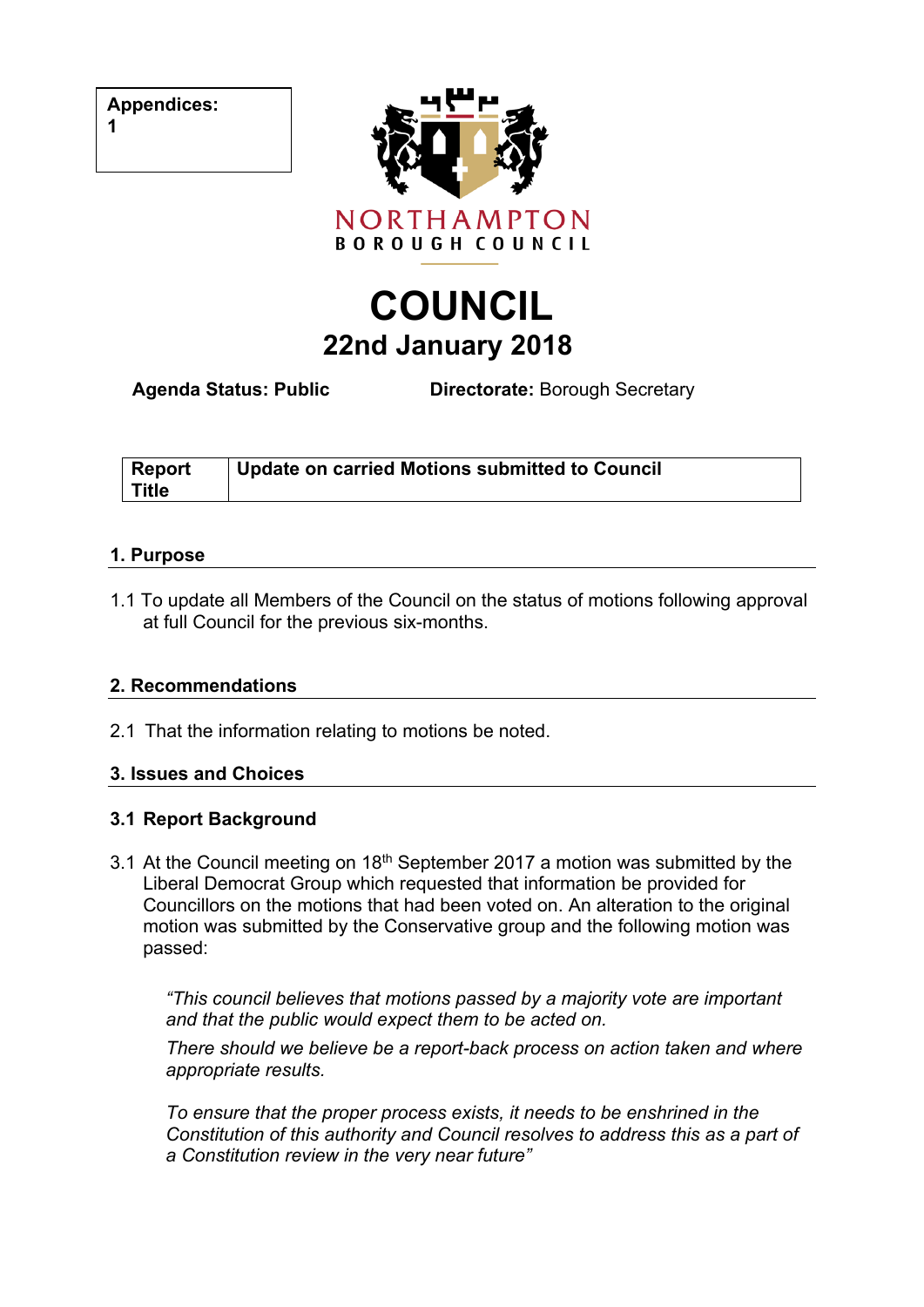- 3.2 Having been supported by the Council, it has subsequently been agreed that a report updating members on carried motions be submitted to Council every 6 months.
- 3.3 A cross party Constitution Review Working Party has been established and as part of their review of the Constitution, the Party has agreed that wording will be included in the Constitution that will incorporate the changes requested by this motion.
- 3.4 Any changes that are made to the Constitution will be submitted to Full Council for approval.
- 3.5 Officers have undertaken an information gathering exercise to assess the currents status of Motions that have been passed and what has been completed or is in the process of being completed for each Directorate.
- 3.6 Information contained within the appendix of the report demonstrates that of the 17 motions submitted 6 are currently outstanding, 6 are in progress and 5 have been completed*.*
- 3.7 Due to the complexities of work that is required to complete some of the motions, it is reasonable for several motions to be 'in progress' for a period of time whilst officers carry out work in prior to completion which can also involve partnership agencies.
- 3.8 In order to promote transparency and allow for members to monitor the progress of motions, a table of motions (previously passed by Council) that are being progressed or have been actioned and completed will be published and uploaded on the intranet. This will be updated on an ad hoc basis as and when motions have been completed or significant progress made. Should Members wish to have further information on individual motions, a narrative will be provided with additional information that cannot practically be reported on the published table of motions by contacting Democratic Services who will endeavour to gather relevant information on each motion.
- 3.9 A further report will be submitted to Council in July 2018 updating Council on the six month progress since this meeting and on further progress of motions submitted and carried at future Council meetings.

# **4. Implications (including financial implications)**

#### **4.1 Policy**

4.1.1 N/A

#### **4.2 Resources and Risk**

4.2.1 There are no resources or risks as an outcome of the report.

# **4.3 Legal**